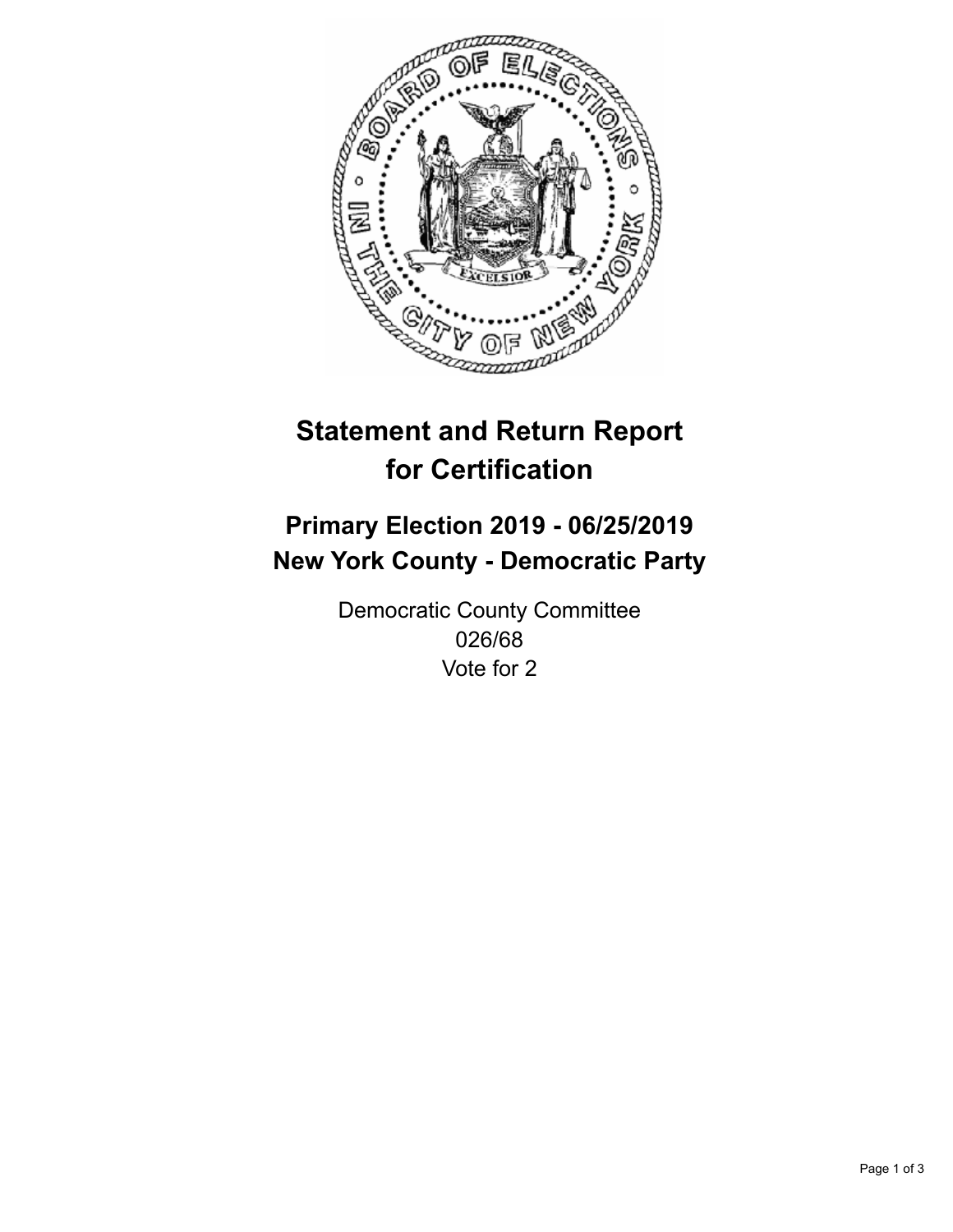

## **Assembly District 68**

| <b>PUBLIC COUNTER</b>                                    | 14 |
|----------------------------------------------------------|----|
| <b>MANUALLY COUNTED EMERGENCY</b>                        | 0  |
| ABSENTEE / MILITARY                                      | 0  |
| AFFIDAVIT                                                |    |
| <b>Total Ballots</b>                                     | 15 |
| Less - Inapplicable Federal/Special Presidential Ballots | 0  |
| <b>Total Applicable Ballots</b>                          | 15 |
| CARIDAD SANCHEZ                                          | 11 |
| <b>BRENDA PELLOT</b>                                     | 6  |
| <b>GEORGE SANTIAGO</b>                                   | 8  |
| KELLY RODRIGUEZ (WRITE-IN)                               |    |
| <b>Total Votes</b>                                       | 26 |
| Unrecorded                                               | 4  |